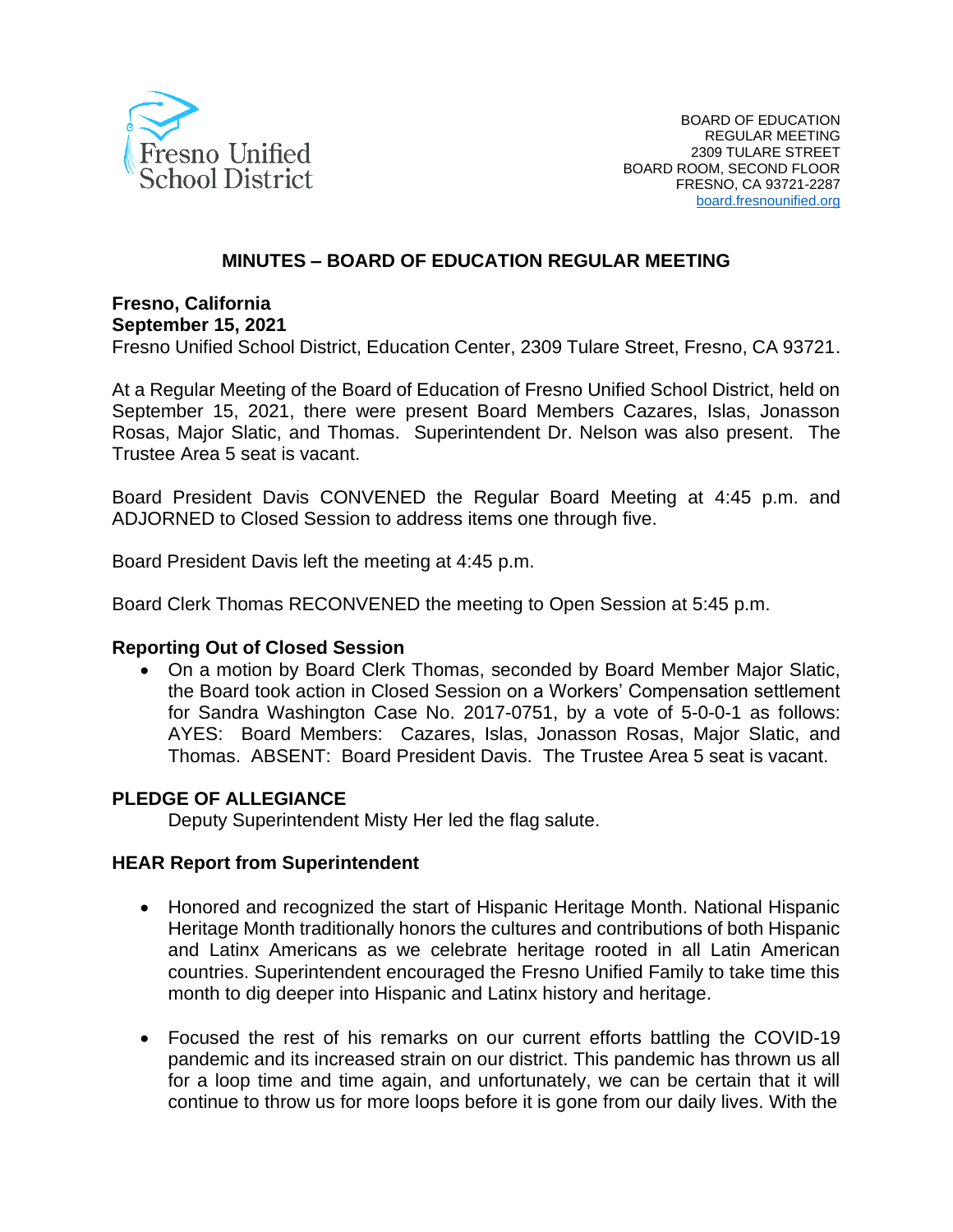## **HEAR Report from Superintendent – continued**

- continued uncertainty, our team has never stopped working to bring as much clarity, guidance, and leadership to our entire system. It hasn't been perfect, and it won't be perfect. Superintendent recognized that many staff are working so hard just to keep the day to day operations running. Superintendent reminds staff that we see you, we love you, we are thankful for you hanging on, and we are working so hard to lighten the load.
- Provided updates on some of the work that has been happening behind the scenes to support our students, staff, and families recently. First, we've worked incredibly hard to step up to the plate as stand-in health care professionals as we've been tasked from the federal, state and local levels with so many layers of mitigation to keep our staff and students safe in-person. From surveillance testing, to contact tracing, to quarantining and isolation, to vaccinations and more, we've tapped all resources we can find to step into these spaces where we are not, and never will be, the health experts. Currently, we've been focused on the following:
	- o Working to find an agreement with our nurses to implement COVID-19 safety practices such as modified quarantine, contact tracing, quarantine tracking, and more,
	- o Rapidly interviewing, hiring, and training folks to ensure our sites each have a health professional on their campuses,
	- o Training and equipping our volunteer school sites and volunteers to implement modified quarantine through administering our short supply of rapid tests at over 50 of our school sites,
	- o Finalizing an agreement and starting a pilot with community-based organization (CBO) partners through the Immigrant and Refugee Coalition to provide 40 staff to help conduct contact tracing at our secondary sites, where contact tracing is even more complex with students moving from class to class throughout the day,
	- o Working with partners at Fresno City College and Fresno State University to potentially help support our testing needs with nursing students,
	- o Working with the state and California Department of Public Health on expanding our testing capacity through partnerships,
	- o Working to increase our supply and access of COVID-19 rapid tests,
	- o Working with CBOs, medical providers, and the county health department to bring more free vaccination and testing clinics to our school sites,
	- o Working to find support, human capacity, and resources to implement the vaccination or weekly testing mandate for our employees by October 15,
	- o Gathering and verifying proof of vaccination from our fully vaccinated staff members,
	- o Developing, implementing, and improving our public-facing COVID-19 dashboard,
	- o Working on streamlined processes to ensure teachers are aware of quarantined students to provide instruction,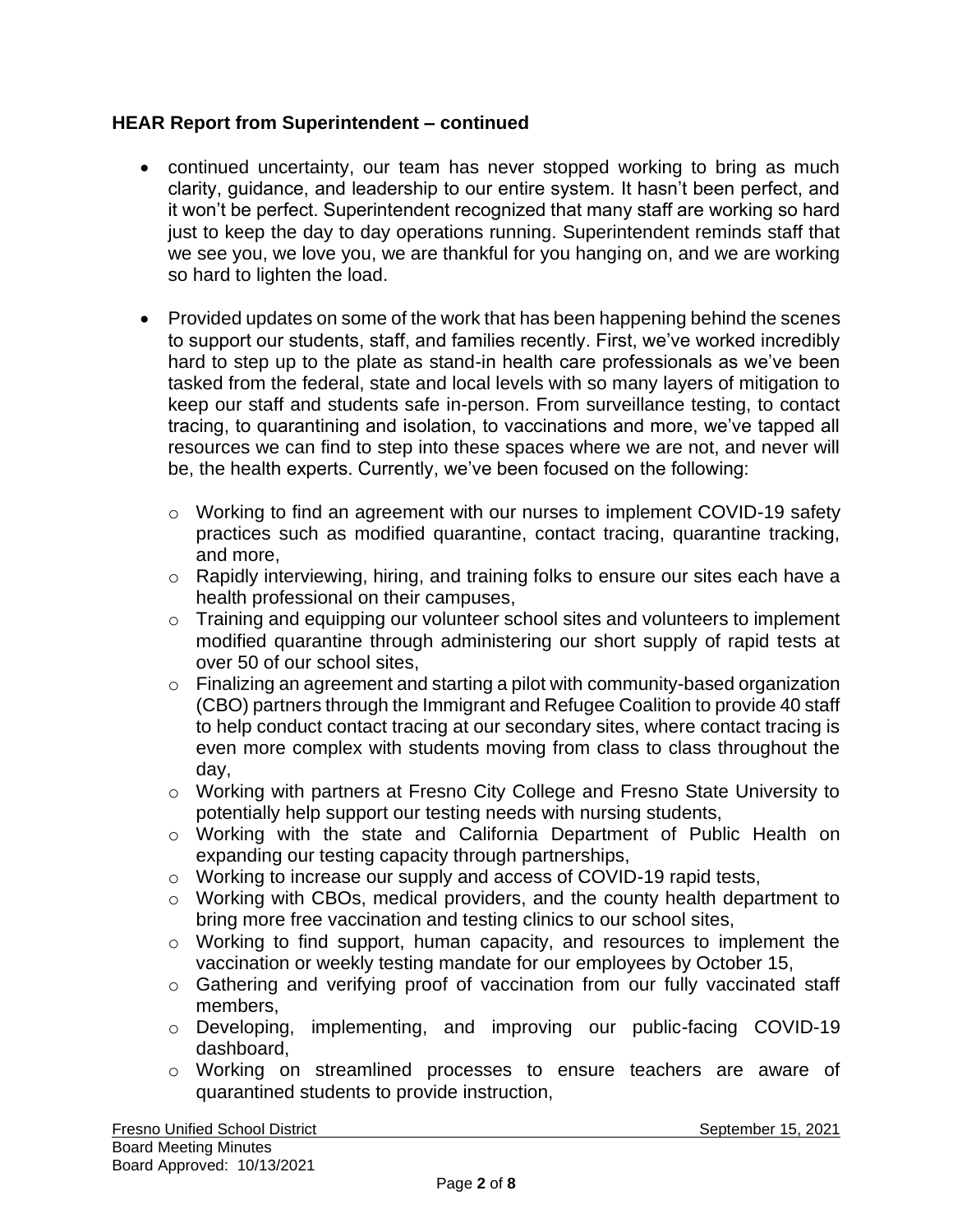# **HEAR Report from Superintendent – continued**

- $\circ$  In addition to PPE being available for all staff to order from the warehouse at any time, usually through your office manager, Facilities has sent out additional PPE kits to every school site starting last week and continuing through this week – no orders needed,
- o Working on seating chart plans with sites and teachers to minimize mixing and increase the speed of effective contact tracing,
- o Working to increase the capacity of our COVID-19 Action Team to support sites contact tracing needs and modified quarantine support,
- o Partnering with our health providers and CBOs to bring even more vaccination and testing clinics to our sites to promote youth and staff vaccination,
- $\circ$  And much more all in addition to the increased safety practices already implemented through ventilation, sanitizing, masking, decreased class sizes, etc.
- Second, we've been battling a substitute shortage along with all other school districts. We have not seen a huge rise in absences or quarantines of our staff members, but rather we have seen a large decrease in the number of active substitutes taking jobs every day to support those vacancies. To help increase our substitute pools and increase the activity of our substitutes we've been doing the following:
	- o We've launched and continued a large substitute hiring campaign for all classifications through television commercials, billboard, online, and social media,
	- o Our local media partners have done several stories to help us get the word out for the need for substitutes in all classifications,
	- o We've assigned all management staff, classified and certificated, to school sites to provide support in any areas needed as requested,
	- o All certificated staff who are not currently in classrooms have been working to cover unfilled vacancies in classrooms every day,
	- o All Climate and Culture site staff have been moved back to the classroom at eLearn Academy as we continue to increase staffing to accommodate the large influx of student enrollments,
	- o We negotiated and finalized an agreement with FASTA to increase our daily pay rate for substitute teachers to a total of \$208.04 – the daily rate is now \$163.04 plus an additional \$45 per day to be prepared for potential simultaneous teaching,
	- o Human Resources has provided a direct call/text line AND opened their doors for walk-ins every weekday from 1pm-3pm to support all applicant questions and to help them through the application process,
	- o Human Resources and departments across the district have personally called substitutes, retirees, and previous applicants to ask them to return and help our daily staffing needs,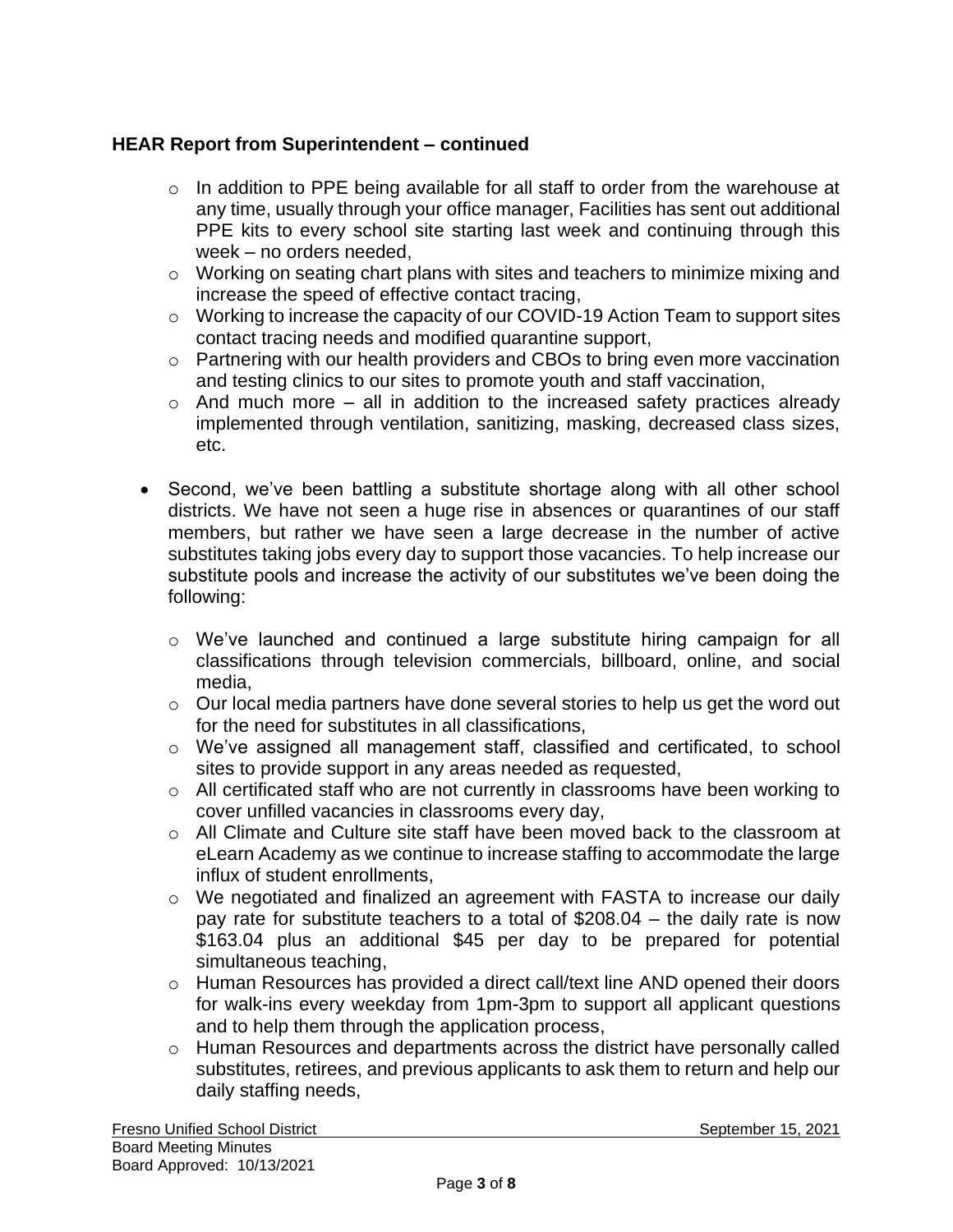## **HEAR Report from Superintendent – continued**

- o Provided an additional \$200 in materials and supplies for teachers,
- o Deployed all Parent University staff to school site support while CBO partners continue implementing parent learning cohorts,
- o And much, much more.
- Shared these updates to be transparent with our entire Fresno Unified family on the work we are doing to address the very real needs in our system today. Superintendent acknowledged that we as district leadership can be hesitant to share things we are working on before they are 100% implemented for fear of things not panning out the way we plan or hope. What Superintendent mentioned might not all pan out exactly how we hope, but he wants to share with our teams, nonetheless.

### **OPPORTUNITY for Public Comment on Consent Agenda Items**

For the record, the Board received zero requests to address the Board on the Consent Agenda.

On a motion by Board Member Major Slatic, seconded by Board Member Cazares, the Consent Agenda, was approved by a vote of 5-0-0-1, as follows: AYES: Board Members: Cazares, Islas, Jonasson Rosas, Major Slatic, and Thomas. ABSENT President Davis. The Trustee Area 5 seat is vacant.

**ALL CONSENT AGENDA** items are considered routine by the Board of Education and will be enacted by one motion. There will be no separate discussion of items unless a Board member so requests, in which event, the item(s) will be considered following approval of the Consent Agenda.

# **A. CONSENT AGENDA**

- **A-1, APPROVE Personnel List APPROVED as recommended**, the Personnel List, Appendix A, as submitted.
- **A-2, ADOPT Findings of Fact and Recommendations of District Administrative Board ADOPTED as recommended**, The Board of Education received and considered

the Findings of Fact and Recommendations of District Administrative Panels resulting from hearings on expulsion and readmittance cases conducted during the period since the September 08, 2021 Regular Board Meeting.

### **A-3, APPROVE Minutes from Prior Meeting APPROVED as recommended**, the draft minutes for the September 08, 2021 Regular Board Meeting.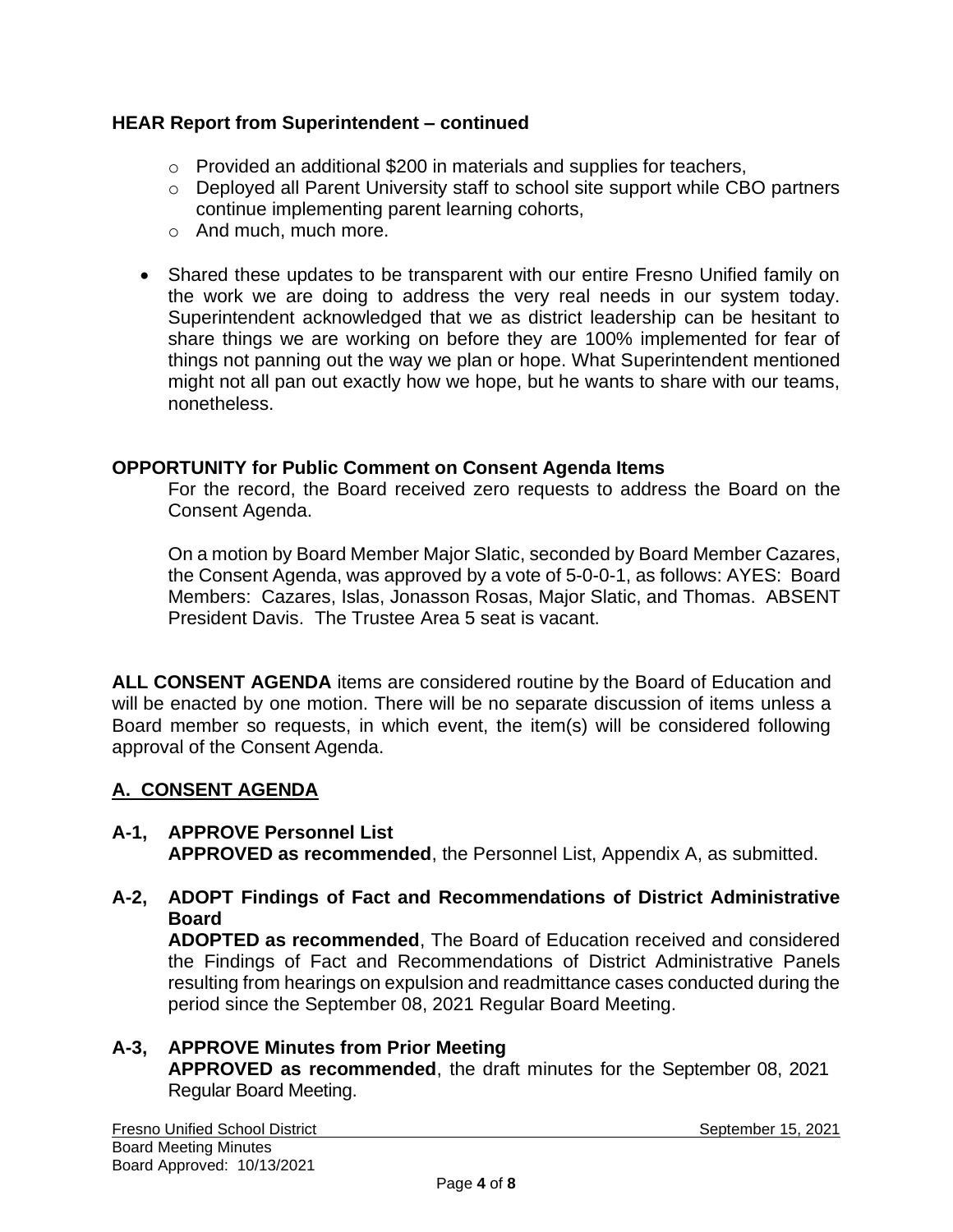# **A. CONSENT AGENDA - continued**

- **A-4, ADOPT Resolution Proclaiming the Month of September as Suicide Prevention Awareness Month ADOPTED as recommended**, a resolution commemorating the observance of Suicide Awareness Month.
- **A-5, ADOPT Resolution Recognizing September 15, 2021 through October 15, 2021 as Hispanic Heritage Month ADOPTED as recommended**, a resolution commemorating the observance of Hispanic Heritage Month.
- **A-6, APPROVE Independent Contractor Services Agreement with Lion and Fox, LLC**

**APPROVED as recommended**, an Independent Contractor Services Agreement with Lion and Fox, LCC to identify and collect required data to be reported to the California Department of Education.

**A-7, APPROVE Independent Contractor Services Agreement with United We Lead Foundation**

**APPROVED as recommended**, an Independent Contractor Services Agreement with United We Lead Foundation to provide Migrant students an opportunity to participate in the Migrant Young Writer's Academy.

- **A-8, APPROVE Fresno County Cradle to Career Partnership APPROVED as recommended**, The Cradle to Career (C2C) Partnership for Fresno County.
- **A-9, APPROVE 2021/22 Classified Hourly, Classified Food Services, Classified Operations, Confidential, Fresno Teachers Association (FTA) – Trades, International Association of Machinists and Aerospace Workers (IAMAW) Crafts, Supervisory, Fresno Area Substitute Teachers Association (FASTA), Certificated and Classified Management, Nurses and Speech Language Pathologists, Teachers and Librarians, Teachers on Special Assignment, Designated Teachers, Career Technical Ed/Vocational Ed Teachers, Junior Reserve Officers' Training Corps (JROTC) Instructors, Lori Ann Infant Center, Child Development Center and Pace Teachers, Adult Education, Pre-Kindergarten Teachers, and Classified Y-Rated Salary Schedules, and Prior Years Classified and Operations Y-Rated Salary Schedules APPROVED as recommended**.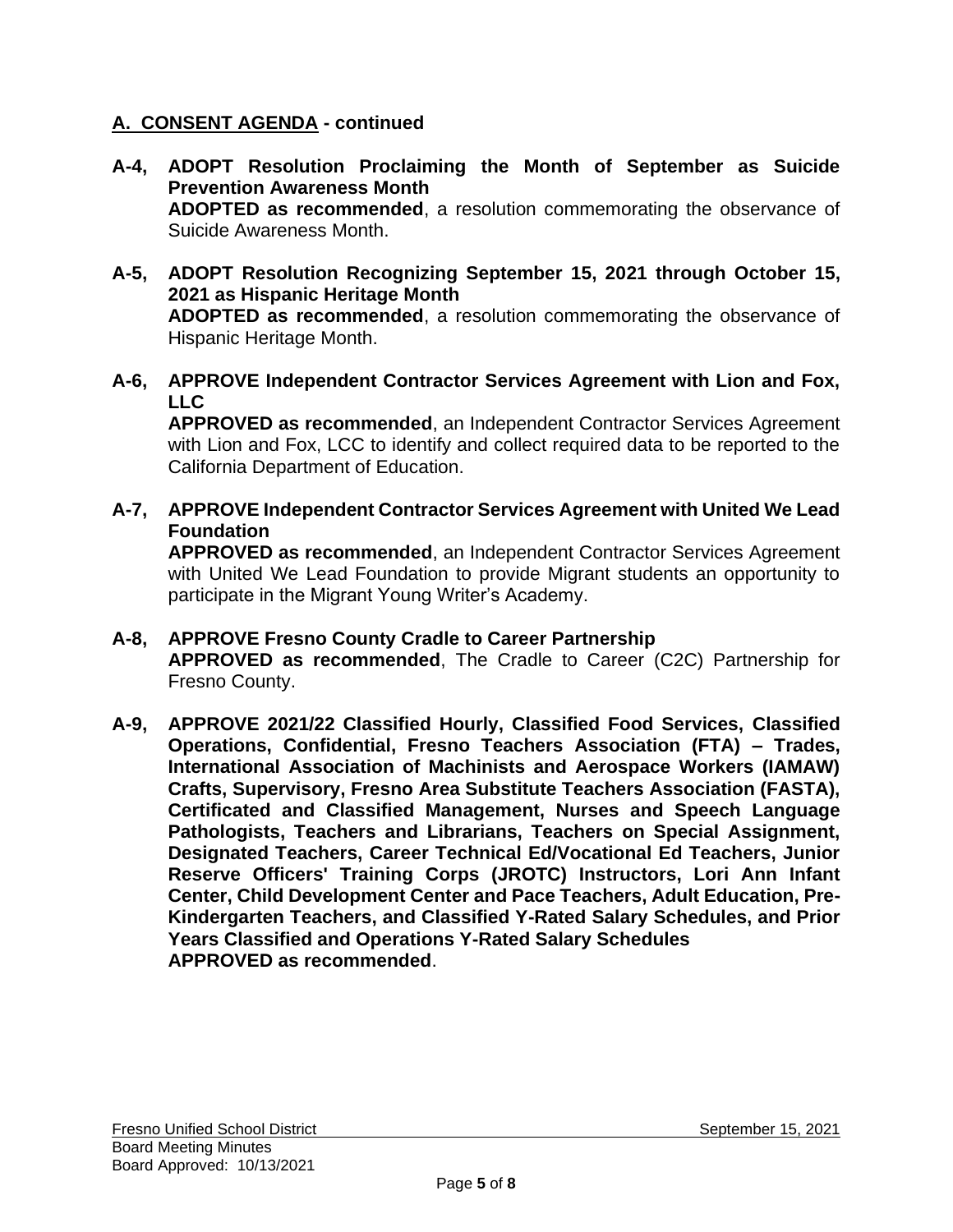# **OPPORTUNITY FOR UNSCHEDULED ORAL COMMUNICATIONS**

For the record, the Board received nine requests to address the Board during Unscheduled Oral Communications. The individual's names along with a summary of topics are listed as follows:

- 1. Manuel Bonilla: The need for a well communicated COVID-19 plan.
- 2. Peter Beck: The need for a well communicated COVID-19 plan.
- 3. Trish Renfro: The need for a well communicated COVID-19 plan.
- 4. Marina Santos: Concern pertaining to lack of academic supports for teachers and students.
- 5. Rom Orm: Concern pertaining to exhaustion and burnout of teachers.
- 6. Meghan Schimmel: Concerns pertaining to extra workload due to COVID-19.
- 7. Marisa Rodriguez: Concerns pertaining to AC unit not working. Request for district to work with FTA.
- 8. Jose Sandoval: Concerned about combining classrooms due to substitute teacher shortage.
- 9. Josselyn Sandoval: Concerned about interrupted class time due to contract tracing.

# **B. CONFERENCE/DISCUSSION AGENDA**

## **B-10, PRESENT and DISCUSS Redistricting of Trustee Areas within Fresno Unified School District**

Presentation by Mr. Christopher Skinnell, partner at Nielsen Merksamer Parrinello Gross & Leoni LLP.

# **OPPORTUNITY for Public Comment**

For the record, the Board received zero requests to address the Board on Agenda Item B-10.

For the record, Board Members had comments/questions pertaining to Agenda Item B-10. A summary is as follows: Requested clarity as to timeframe listed on slide #3. Requested clarity on data represented on Slide #8, and how it compared to 10 years ago. Requested clarity regarding deviation compared to lowest/highest. Commented that mistakes within the first iteration of the presentation are a concern, as the expert there should be a dedication to detail. Trust is lost, how to mitigate? Requested clarity as to back trace of state penitentiaries. Requested clarity as to the boundaries that will be used for the Special Election for the vacant seat of Trustee Area 5. Requested clarity as to why attendance area boundaries are not a bigger part of the criteria. Commented on importance for community engagement. Requested clarity as to if school boundaries could be a criterion. Requested clarity as to the January 12, 2022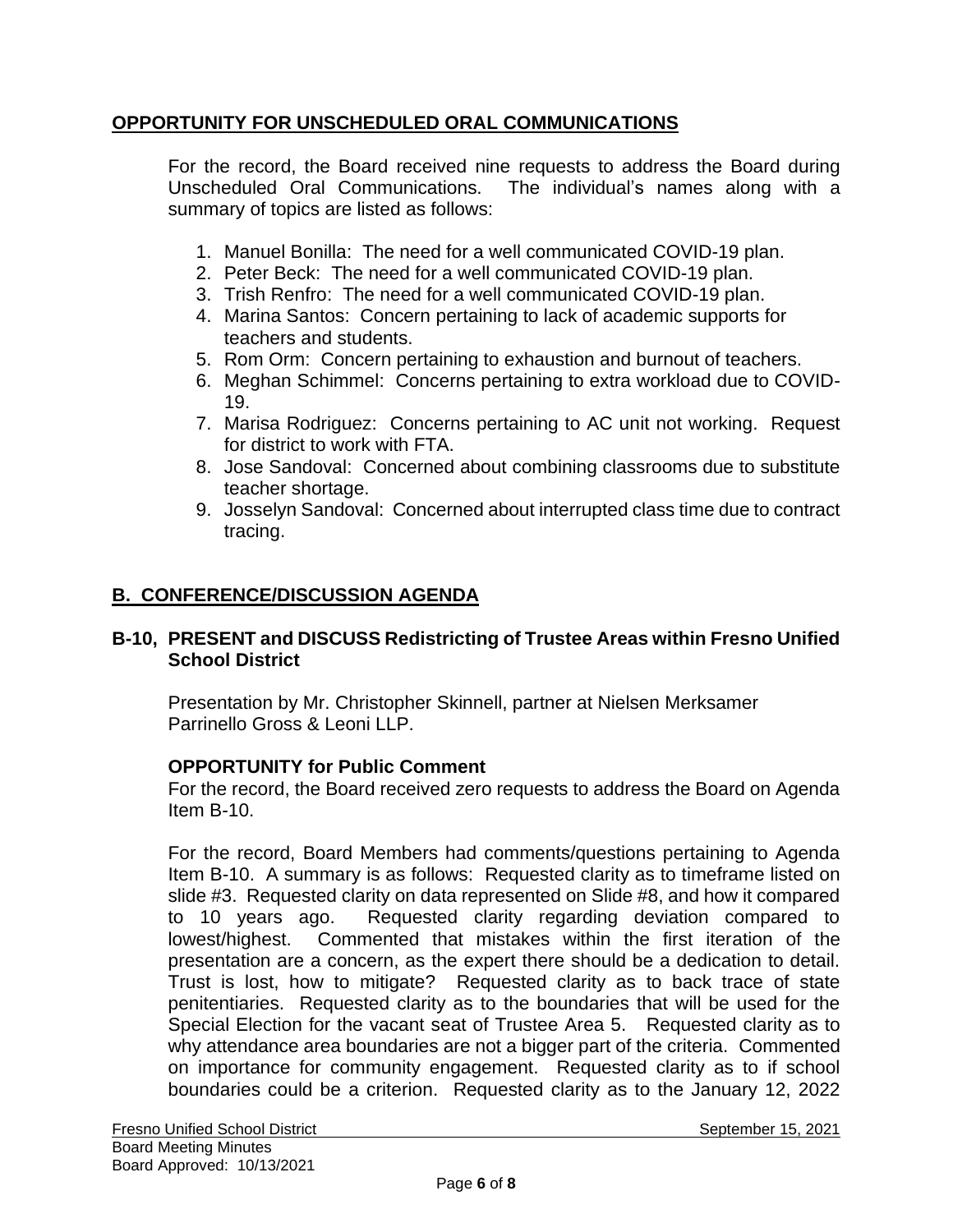meeting. Requested clarity as to what level of community engagement will be involved. Mr. Christopher Skinnell and Chief of Staff Chavez were available to provide clarity.

## **B-11, PRESENT and DISCUSS Stakeholder Input on Potential Elementary and Secondary Emergency Relief Investments**

For the record, Board Members had comments/questions pertaining to Agenda Item B-11. A summary is as follows: Requested clarity as to if the Elementary and Secondary Emergency Relief funds were considered during budget discussions. Encouraged staff to communicate to families, might consider a communication cycle instead of all the information at once. Shared appreciation to staff and teachers for their work to help keep students in class. Would like to use the data referenced on slide #13 as the main priority going forward. Commented drinking fountains are often in disrepair and water bottle stations not working. Requested clarity as to if drinking fountains could be converted to water bottle stations. Requested clarity as to what will be done at end of year when budget is not available to continue to fund positions. Requested clarity as to what will be done with savings or unused funds. Requested clarity as to a rumor heard pertaining to police officers being pulled off campuses. Requested second chargers be provided to students, one for home one for school. Commented on vulnerabilities that create cycles of increased risk, such as obesity, diabetes, asthma, dehydration, heat, it is important to address these areas. Commented that teachers are using their own resources to purchase Personal Protective Equipment and air filtration systems. Commented on the tremendous stress teachers, students, families, and staff are facing. Commented on the need for culturally competent mental health providers within the community.

# **OPPORTUNITY for Public Comment**

For the record, the Board received one request to address the Board on Agenda Item B-11. The individual's name along with a summary of topic are as follows:

1. Jenn Engstrom: Addressed lead in school drinking water.

# **B-12, HOLD a Public Hearing and ADOPT Resolution in the Matter of Sufficiency of Instructional Materials**

# **OPPORTUNITY for Public Comment**

For the record, the Board received zero requests to address the Board on Agenda Item B-12.

On a motion by Board Member Major Slatic, seconded by Board Member Jonasson Rosas, Agenda Item B-12 was adopted by a vote of 5-0-0-1 as follows: AYES: Board Members: Cazares, Islas, Jonasson Rosas, Major Slatic, and Thomas. ABSENT: Board President Davis. The Trustee Area 5 seat is vacant.